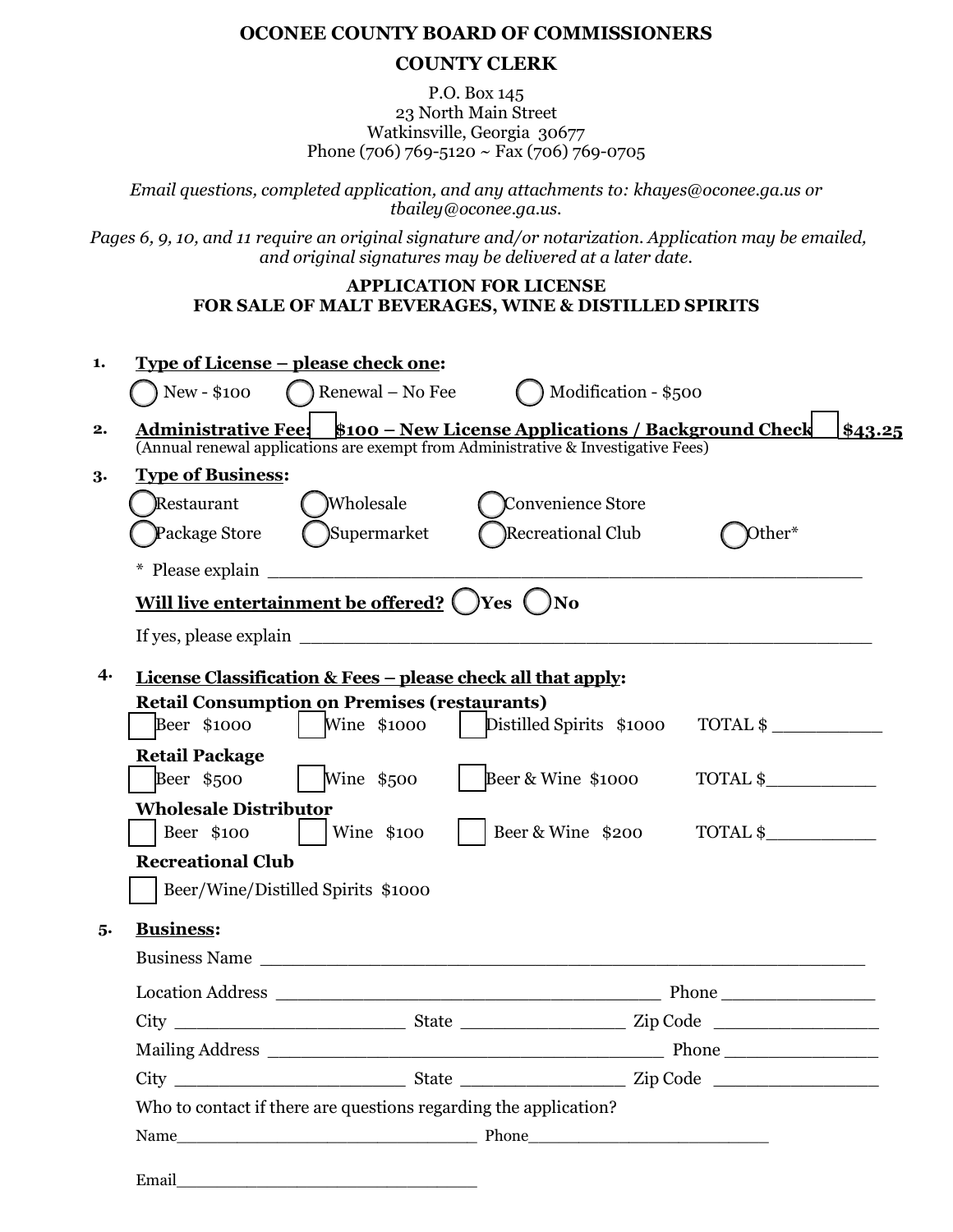**6. Registered Agent** (person responsible for alcohol issues for the entity) – *If non-individual ownership or non-resident/non-managing owner***:** Full Name Home Address \_\_\_\_\_\_\_\_\_\_\_\_\_\_\_\_\_\_\_\_\_\_\_\_\_\_\_\_\_\_\_\_ Home Phone \_\_\_\_\_\_\_\_\_\_\_\_\_\_ City \_\_\_\_\_\_\_\_\_\_\_\_\_\_\_\_\_\_\_\_\_ State \_\_\_\_\_\_\_\_\_\_\_\_\_\_\_ Zip Code \_\_\_\_\_\_\_\_\_\_\_\_\_\_\_ Race Sex Birth date **7. Type of Ownership** (please mark appropriate box and fill out section a, b or c as indicated)**:**  $\bigcap$ Individual (a)  $\bigcap$ Partnership (b)  $\bigcup$  Limited Liability Corporation (c) **a) For Individual:** Full Legal Name Home Address \_\_\_\_\_\_\_\_\_\_\_\_\_\_\_\_\_\_\_\_\_\_\_\_\_\_\_\_\_\_\_\_ Home Phone \_\_\_\_\_\_\_\_\_\_\_\_\_\_ City \_\_\_\_\_\_\_\_\_\_\_\_\_\_\_\_\_\_\_\_\_ State \_\_\_\_\_\_\_\_\_\_\_\_\_\_\_ Zip Code \_\_\_\_\_\_\_\_\_\_\_\_\_\_\_ Race Sex Birthdate **b) For Partnership or LLC:** All applicants who are non-individual persons shall list the names, addresses and ownership interest of each owner of a 5% or greater interest. Partnership or LLC Name \_\_\_\_\_\_\_\_\_\_\_\_\_\_\_\_\_\_\_\_\_\_\_\_\_\_\_\_\_\_\_\_\_\_\_\_\_\_\_\_\_\_\_\_\_\_\_\_\_ Address \_\_\_\_\_\_\_\_\_\_\_\_\_\_\_\_\_\_\_\_\_\_\_\_\_\_\_\_\_\_\_\_\_\_\_\_\_ Home Phone \_\_\_\_\_\_\_\_\_\_\_\_\_\_ City \_\_\_\_\_\_\_\_\_\_\_\_\_\_\_\_\_\_\_\_\_ State \_\_\_\_\_\_\_\_\_\_\_\_\_\_\_ Zip Code \_\_\_\_\_\_\_\_\_\_\_\_\_\_\_ **Partners:** Full Legal Name \_\_\_\_\_\_\_\_\_\_\_\_\_\_\_\_\_\_\_\_\_\_\_\_\_\_\_\_\_\_\_\_\_\_\_\_\_\_ % Interest \_\_\_\_\_\_\_\_\_ Home Address \_\_\_\_\_\_\_\_\_\_\_\_\_\_\_\_\_\_\_\_\_\_\_\_\_\_\_\_\_\_\_\_ Home Phone \_\_\_\_\_\_\_\_\_\_\_\_\_\_ City \_\_\_\_\_\_\_\_\_\_\_\_\_\_\_\_\_\_\_\_\_ State \_\_\_\_\_\_\_\_\_\_\_\_\_\_\_ Zip Code \_\_\_\_\_\_\_\_\_\_\_\_\_\_\_ Full Legal Name \_\_\_\_\_\_\_\_\_\_\_\_\_\_\_\_\_\_\_\_\_\_\_\_\_\_\_\_\_\_\_\_\_\_\_\_\_\_ % Interest \_\_\_\_\_\_\_\_\_ Home Address \_\_\_\_\_\_\_\_\_\_\_\_\_\_\_\_\_\_\_\_\_\_\_\_\_\_\_\_\_\_\_\_ Home Phone \_\_\_\_\_\_\_\_\_\_\_\_\_\_ City \_\_\_\_\_\_\_\_\_\_\_\_\_\_\_\_\_\_\_\_\_ State \_\_\_\_\_\_\_\_\_\_\_\_\_\_\_ Zip Code \_\_\_\_\_\_\_\_\_\_\_\_\_\_\_ Full Legal Name \_\_\_\_\_\_\_\_\_\_\_\_\_\_\_\_\_\_\_\_\_\_\_\_\_\_\_\_\_\_\_\_\_\_\_\_\_\_ % Interest \_\_\_\_\_\_\_\_\_ Home Address \_\_\_\_\_\_\_\_\_\_\_\_\_\_\_\_\_\_\_\_\_\_\_\_\_\_\_\_\_\_\_\_ Home Phone \_\_\_\_\_\_\_\_\_\_\_\_\_\_ City \_\_\_\_\_\_\_\_\_\_\_\_\_\_\_\_\_\_\_\_\_ State \_\_\_\_\_\_\_\_\_\_\_\_\_\_\_ Zip Code \_\_\_\_\_\_\_\_\_\_\_\_\_\_\_ (Attach additional pages if necessary)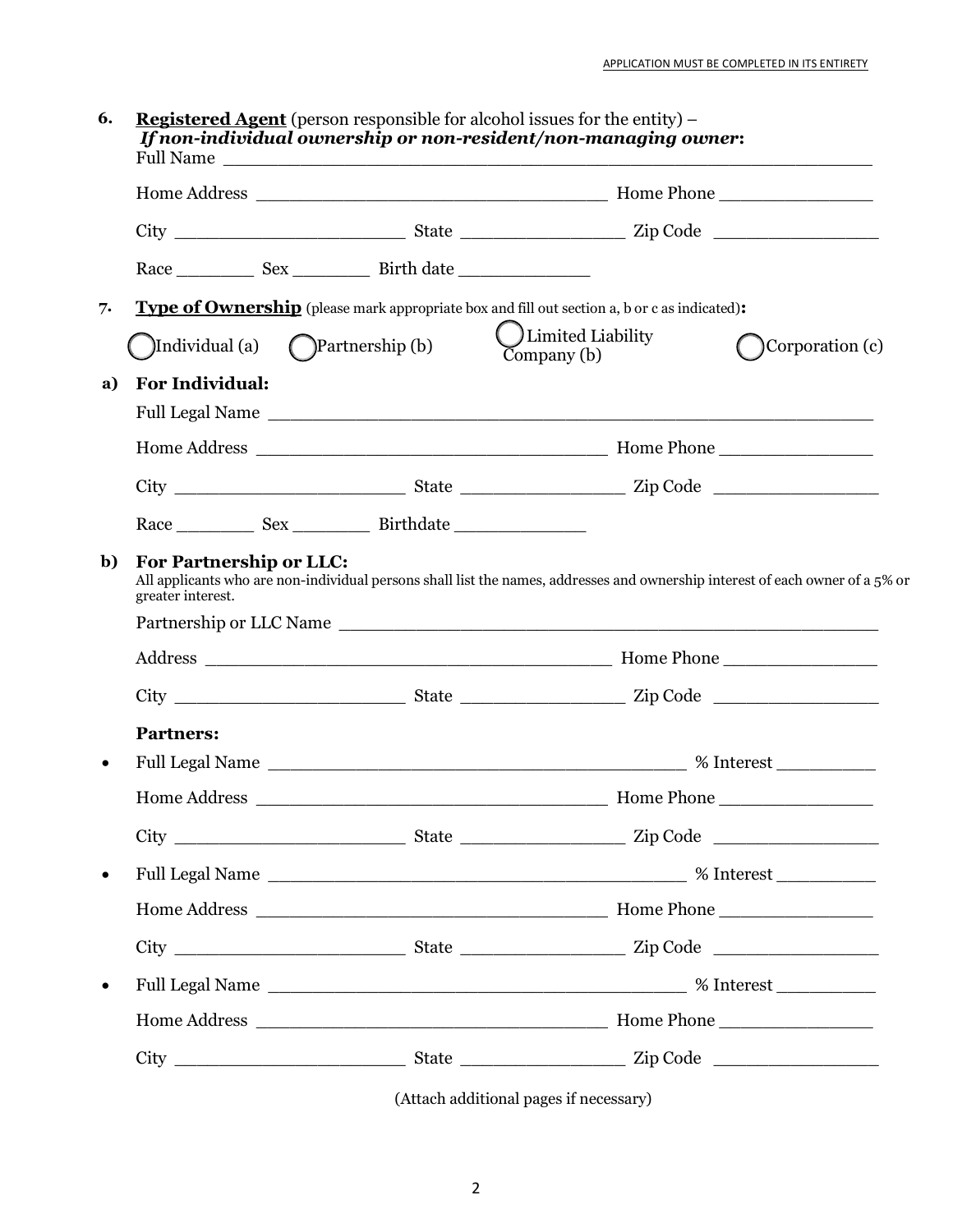#### APPLICATION MUST BE COMPLETED IN ITS ENTIRETY

#### **c) For Corporation:**

All applicants who are non-individual persons shall list the names, addresses and ownership interest of each owner of a 5% or greater interest.

|                                                        |                                        | (name should be shown exactly as in Articles of Incorporation or Charter) |
|--------------------------------------------------------|----------------------------------------|---------------------------------------------------------------------------|
|                                                        |                                        |                                                                           |
|                                                        |                                        |                                                                           |
|                                                        |                                        |                                                                           |
| Officers:<br>Full Legal Name                           |                                        |                                                                           |
|                                                        |                                        |                                                                           |
|                                                        |                                        |                                                                           |
|                                                        |                                        |                                                                           |
|                                                        |                                        | Full Legal Name                                                           |
|                                                        |                                        |                                                                           |
|                                                        |                                        |                                                                           |
|                                                        |                                        |                                                                           |
|                                                        |                                        |                                                                           |
|                                                        |                                        |                                                                           |
|                                                        |                                        |                                                                           |
|                                                        |                                        |                                                                           |
|                                                        | (Attach additional pages if necessary) |                                                                           |
| <b>Stockholders</b> (if different from Officer names): |                                        |                                                                           |
|                                                        |                                        |                                                                           |
|                                                        |                                        |                                                                           |
|                                                        |                                        |                                                                           |
|                                                        |                                        |                                                                           |
|                                                        |                                        |                                                                           |
|                                                        |                                        |                                                                           |
|                                                        |                                        |                                                                           |
|                                                        |                                        |                                                                           |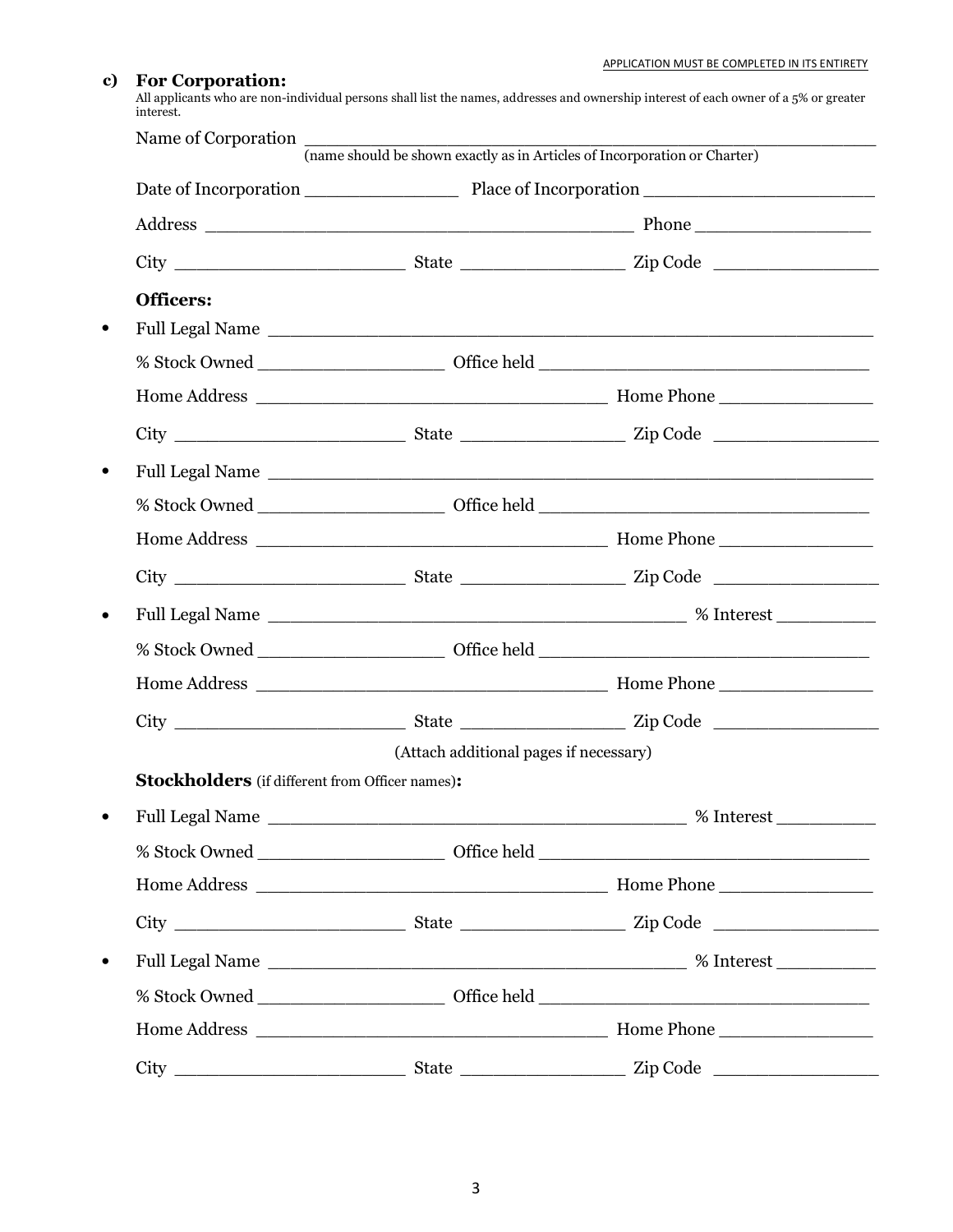|                  | (Attach additional pages if necessary)                                        |  |
|------------------|-------------------------------------------------------------------------------|--|
| <b>Trustees:</b> |                                                                               |  |
|                  |                                                                               |  |
|                  |                                                                               |  |
|                  |                                                                               |  |
|                  |                                                                               |  |
|                  |                                                                               |  |
|                  |                                                                               |  |
|                  |                                                                               |  |
|                  |                                                                               |  |
|                  |                                                                               |  |
|                  |                                                                               |  |
|                  |                                                                               |  |
|                  |                                                                               |  |
|                  | (Attach additional pages if necessary)                                        |  |
| <b>Property:</b> |                                                                               |  |
|                  | Owner of the property (land & building) where the business will be located    |  |
|                  |                                                                               |  |
|                  |                                                                               |  |
|                  | Is the commercial space where the business is to be located rented or leased? |  |
|                  | Yes ( ) No If yes, please state name of landlord or lessor and address.       |  |
|                  |                                                                               |  |
|                  |                                                                               |  |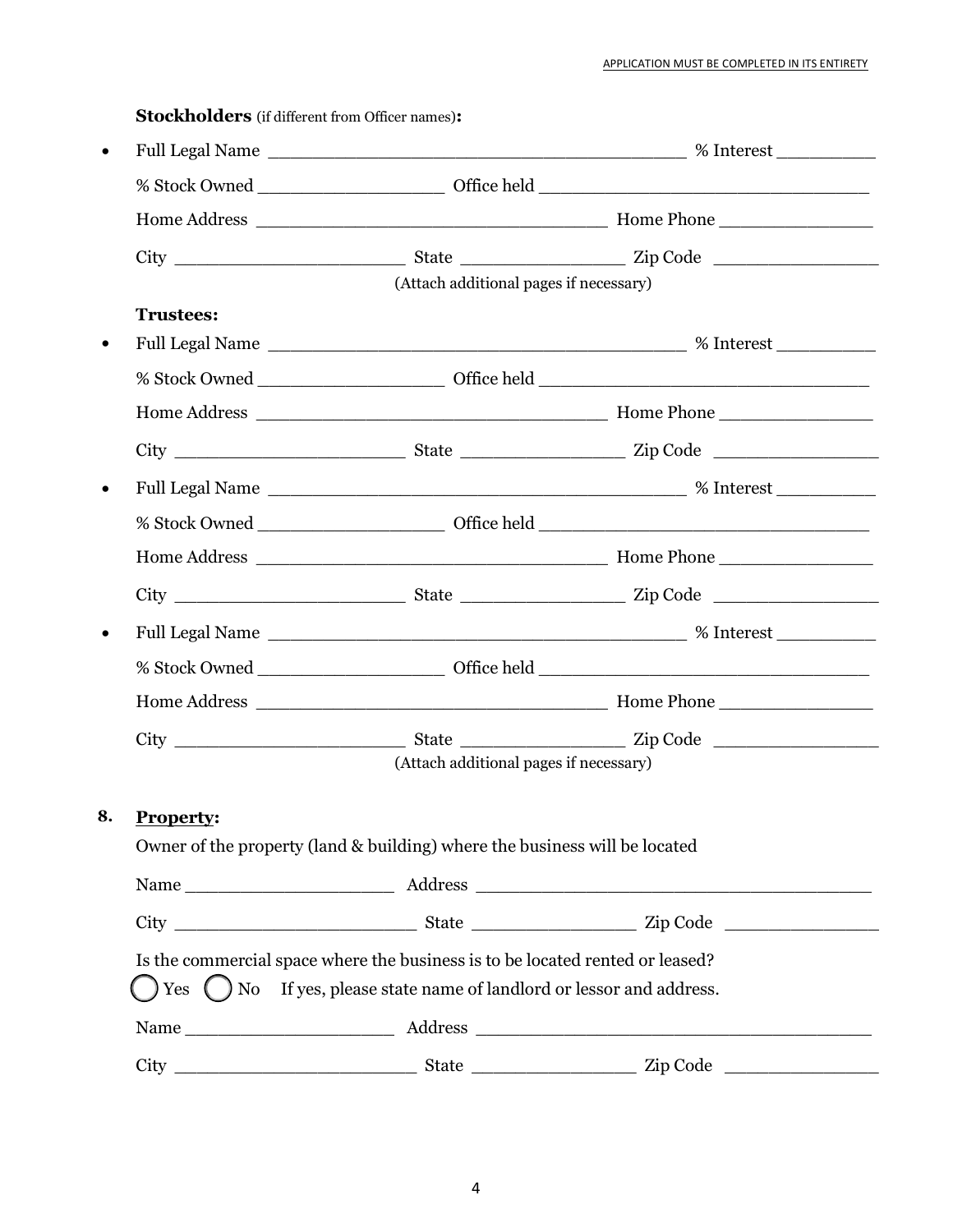### **9. Silent, undisclosed partners or joint venture partners:**

Does any person or firm have any interest in the proposed business as a silent, undisclosed partner or joint venture partner; or has anyone agreed to split the profits or receipts from the proposed business with any persons, firms, companies, corporations or other?

 $\text{Yes} \left( \right)$  No If yes, please state name of person or other entity with address and amount of percentage of profits and receipts to be split.

Name \_\_\_\_\_\_\_\_\_\_\_\_\_\_\_\_ Address \_\_\_\_\_\_\_\_\_\_\_\_\_\_\_\_\_\_\_\_\_\_\_\_\_\_\_\_\_\_\_ % \_\_\_\_\_\_

City \_\_\_\_\_\_\_\_\_\_\_\_\_\_\_\_\_\_\_\_\_ State \_\_\_\_\_\_\_\_\_\_\_\_\_\_\_ Zip Code \_\_\_\_\_\_\_\_\_\_\_\_\_\_\_

### **10. Residency/Age requirement:**

Is there any party identified in Question 7 or Question 9 that is not a legal resident of the United States and at least twenty-one (21) years of age?

Yes  $\binom{?}{}$  No If yes, please give full details on separate sheet.

If not a U.S. Citizen, can they legally be employed in the United States?

£ Yes £ No If yes, please explain on separate sheet and submit copies of eligibility.

## **11. Disclosure of previous denials:**

Is there anyone connected with this business that has applied for a beer, wine, and/or liquor license from Oconee County or other City or County in the State of Georgia or other state or political subdivision and been denied such?

 $\sum$  Yes  $\sum$  No If yes, please give full details on separate sheet.

# **12. Disclosure of licenses held:**

Is there anyone connected with this business who holds another alcohol license in any retail category or any license under any wholesale category?

Yes  $\Box$  No If yes, please give full details on separate sheet.

## **13. Disclosure of felony/other convictions or offenses:**

Is there anyone connected with this business that has been convicted of a felony or a crime involving moral turpitude?

 ${\cal Y}$  Yes  $\bigcap$  No If yes, please give full details on separate sheet including dates, charges and disposition.

Is there anyone connected with this business that has been convicted of any state, federal or local ordinance pertaining to the manufacture, possession, use, transportation or sale of malt beverages, wine, or intoxicating liquors, or the taxability thereof within the last ten years immediately prior to the filing of this application?

Fes  $\Box$  No If yes, please give full details on separate sheet including dates, charges and disposition.

Is there anyone connected with this business that has been found in violation of the ordinances of Oconee County, or any other county or municipality, governing alcoholic beverages licenses with the last five years immediately prior to the filing of this application?



Yes  $\Box$  No If yes, please give full details on separate sheet.

Is there anyone connected with this business that has been convicted under any Federal, State or County law for a criminal offense involving alcoholic beverages, gambling or tax law violations?

 $Yes \cap No$  If yes, please give full details on separate sheet.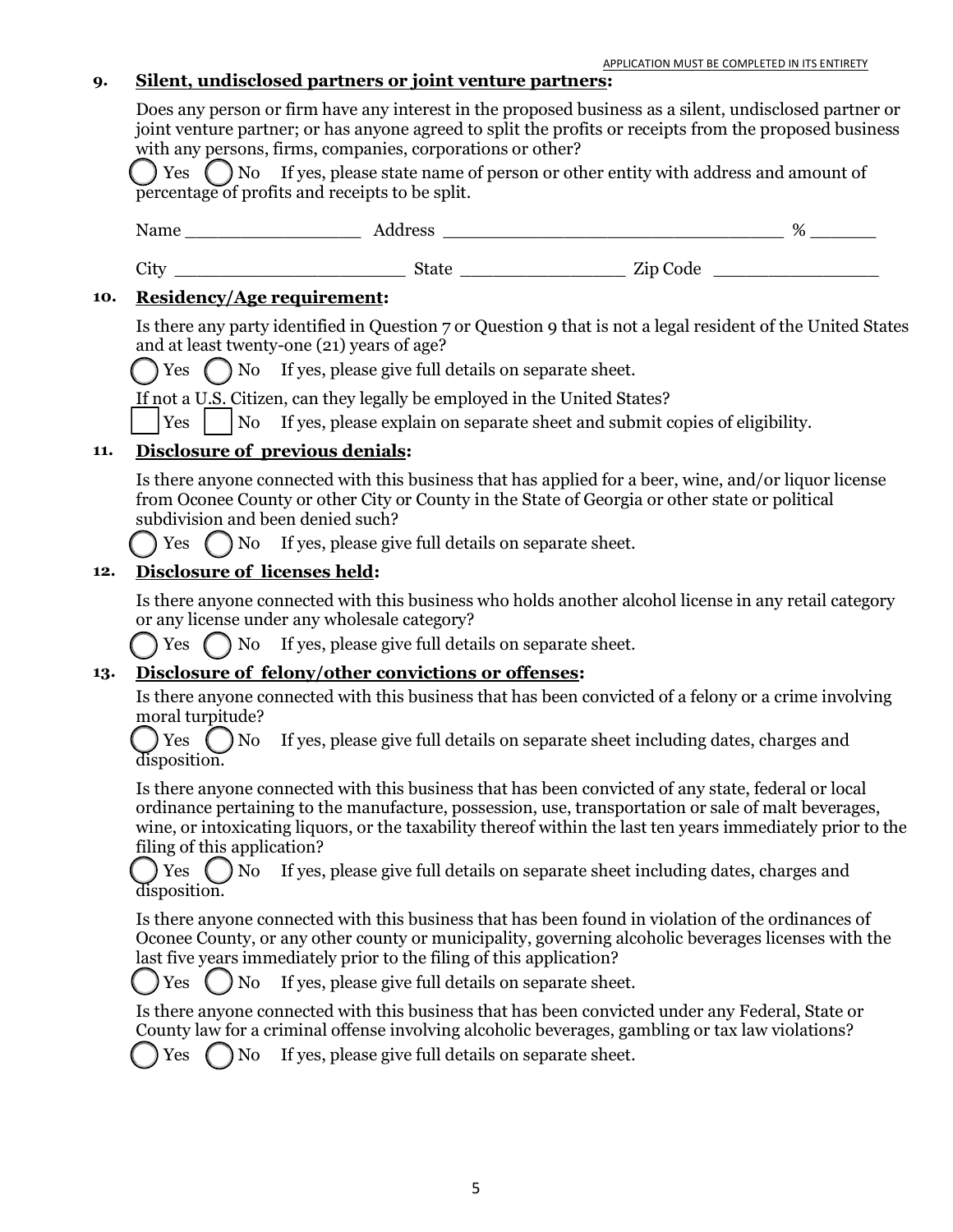### **14. Training:**

Have the owner/agent and manager(s) completed the Training for Responsible Alcohol Services & Sales (RASS) Program? A copy of the RASS certificate(s) must be attached prior to the issuance of an alcoholic beverage license.

| Name $\overline{\phantom{a}}$ |  |
|-------------------------------|--|
|                               |  |
|                               |  |
|                               |  |
|                               |  |
|                               |  |

I, \_\_\_\_\_\_\_\_\_\_\_\_\_\_\_\_\_\_\_\_\_\_\_\_\_\_\_\_\_\_\_\_, solemnly swear, subject to the penalties for false swearing as provided under Georgia Law, all information required in this application and supporting documents for a license to sell malt beverages & wine in Oconee County, Georgia is true and correct to the best of my knowledge and I fully understand that any false information may cause the denial or revocation of said license.

\_\_\_\_\_\_\_\_\_\_\_\_\_\_\_\_\_\_\_\_\_\_\_\_\_\_\_ Print full name as signed below

\_\_\_\_\_\_\_\_\_\_\_\_\_\_\_\_\_\_\_\_\_\_\_\_\_\_\_\_ \_\_\_\_\_\_\_\_\_\_\_\_\_\_\_\_\_\_\_\_\_\_\_ \_\_\_\_\_\_\_\_\_\_\_\_\_\_\_ Signature of Applicant/Registered Agent Title Date Date

Sworn to and subscribed before me

this day of , 20 .

\_\_\_\_\_\_\_\_\_\_\_\_\_\_\_\_\_\_\_\_\_\_\_\_\_\_\_\_\_\_\_\_\_ Notary Public (SEAL)

**<sup>\*\*</sup> Pursuant to Title II ADA and Section 504 of the Rehabilitation Act of 1973, as amended, no otherwise qualified individual with a disability in the United States shall, solely by reason of her or his disability, be excluded from the participation in, be denied the benefits of, or be subjected to discrimination under any program or activity receiving Federal Financial Assistance or under any program or activity conducted by Oconee County, Georgia. Additionally, pursuant to Title VI of the Civil Rights Act of 1964 and the Civil Rights Restoration Act of 1987, no person shall on the grounds of race, color, or national origin be excluded from participation in, be denied the benefits of, or be otherwise subjected to discrimination under any program or activity conducted by Oconee County, Georgia.**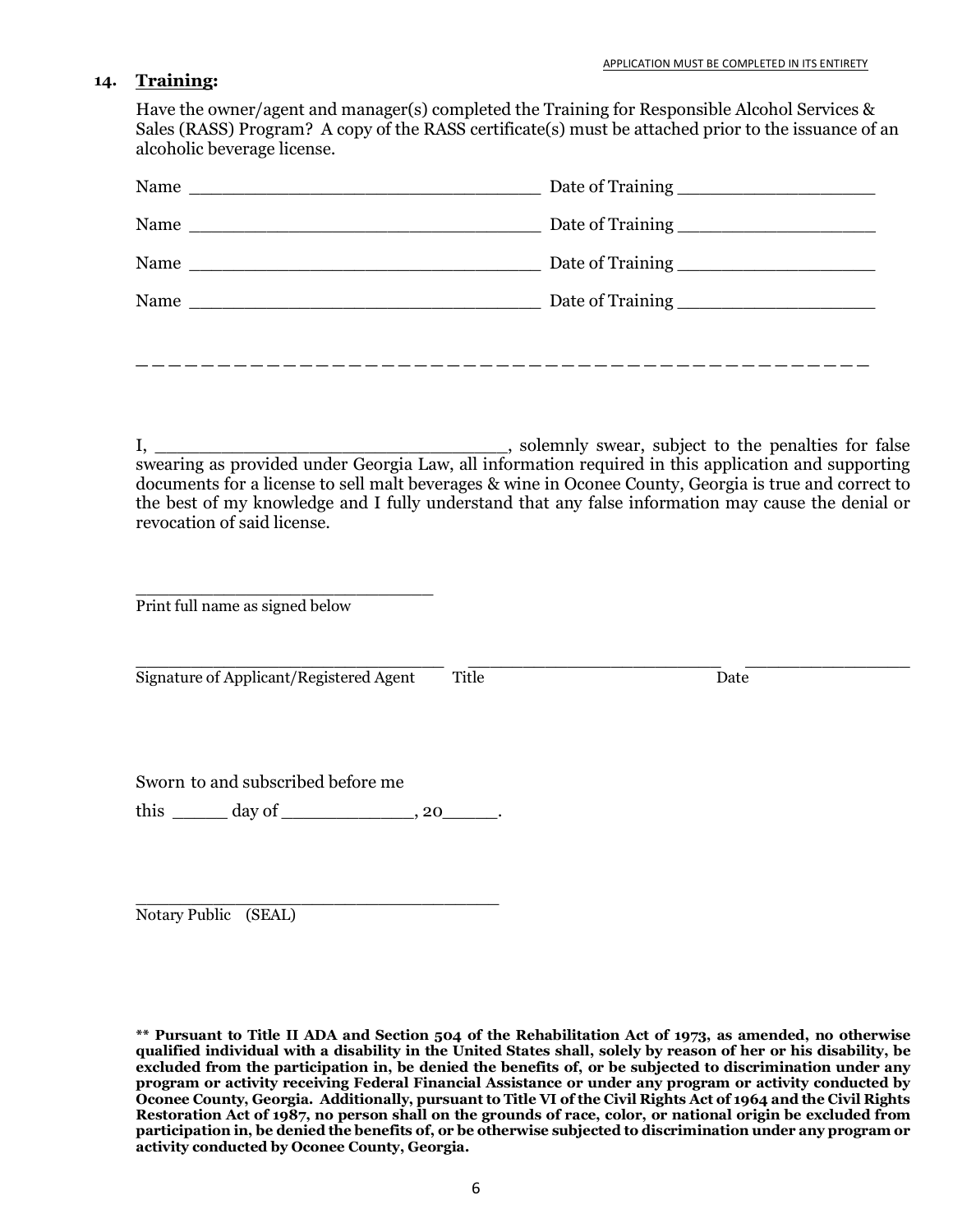# **OCONEE COUNTY BOARD OF COMMISSIONERS**

### **COUNTY CLERK**

#### **PREMISES & STRUCTURE**

INSTRUCTIONS: Under oath, each question must be fully answered. If space provided is not sufficient, answer on a separate sheet and indicate in the space provided that a separate sheet is attached.

### **1. Type of Business:**

|                                                                                          | Restaurant                 | Package Store)                                                                         | Wholesale                                                                                                                                                                                                                                                                                                                      |  |  |  |
|------------------------------------------------------------------------------------------|----------------------------|----------------------------------------------------------------------------------------|--------------------------------------------------------------------------------------------------------------------------------------------------------------------------------------------------------------------------------------------------------------------------------------------------------------------------------|--|--|--|
|                                                                                          | Supermarket                | Convenience Store                                                                      | Other*                                                                                                                                                                                                                                                                                                                         |  |  |  |
|                                                                                          |                            |                                                                                        |                                                                                                                                                                                                                                                                                                                                |  |  |  |
| 2.                                                                                       |                            |                                                                                        |                                                                                                                                                                                                                                                                                                                                |  |  |  |
|                                                                                          |                            |                                                                                        |                                                                                                                                                                                                                                                                                                                                |  |  |  |
|                                                                                          |                            |                                                                                        |                                                                                                                                                                                                                                                                                                                                |  |  |  |
|                                                                                          |                            | Parcel Number                                                                          |                                                                                                                                                                                                                                                                                                                                |  |  |  |
| 3.                                                                                       |                            | Is this location within a commercial zoning district?                                  |                                                                                                                                                                                                                                                                                                                                |  |  |  |
|                                                                                          | $\bigcup$ Yes $\bigcap$ No |                                                                                        |                                                                                                                                                                                                                                                                                                                                |  |  |  |
|                                                                                          |                            |                                                                                        |                                                                                                                                                                                                                                                                                                                                |  |  |  |
| Does the completed building or the proposed building comply with the ordinances of<br>4. |                            |                                                                                        |                                                                                                                                                                                                                                                                                                                                |  |  |  |
|                                                                                          | of Georgia?                | Oconee County, regulations of the State Revenue Commissioner and the Laws of the State |                                                                                                                                                                                                                                                                                                                                |  |  |  |
|                                                                                          | $\bigcap$ Yes $\bigcap$ No |                                                                                        |                                                                                                                                                                                                                                                                                                                                |  |  |  |
|                                                                                          |                            |                                                                                        | If no, please explain reason for non-compliance and proposed methods to rectify the same:                                                                                                                                                                                                                                      |  |  |  |
|                                                                                          |                            |                                                                                        |                                                                                                                                                                                                                                                                                                                                |  |  |  |
|                                                                                          |                            |                                                                                        |                                                                                                                                                                                                                                                                                                                                |  |  |  |
| 5.                                                                                       |                            | <b>Lighting of Premises (exterior and interior)</b>                                    |                                                                                                                                                                                                                                                                                                                                |  |  |  |
|                                                                                          |                            |                                                                                        | (a) Does the building in which business is to be located contain sufficient lighting so that the building<br>itself and the premises on all sides of the building are readily visible at all times from the front of the<br>street on which the building is located as to reveal all of the outside premises of such building? |  |  |  |
|                                                                                          | $\bigcap$ Yes $\bigcap$ No |                                                                                        |                                                                                                                                                                                                                                                                                                                                |  |  |  |
|                                                                                          |                            |                                                                                        | (b) Is the building so illuminated that the interior of the store is visible day and night?                                                                                                                                                                                                                                    |  |  |  |
|                                                                                          | $\sum$ Yes $\sum$ No       |                                                                                        |                                                                                                                                                                                                                                                                                                                                |  |  |  |

If answer is no to either (a) or (b) or both above, please explain proposed methods to rectify the insufficient lighting:

 $\overline{a}$  , and the contribution of the contribution of the contribution of the contribution of the contribution of the contribution of the contribution of the contribution of the contribution of the contribution of the co

### **6. For Restaurants Only:**

\_\_\_\_\_\_\_\_\_\_\_\_\_\_\_\_\_\_\_\_\_\_\_\_\_\_\_\_\_\_\_\_\_\_\_\_\_\_\_\_\_\_\_\_\_\_\_\_\_\_\_\_\_\_\_\_\_\_\_\_\_\_\_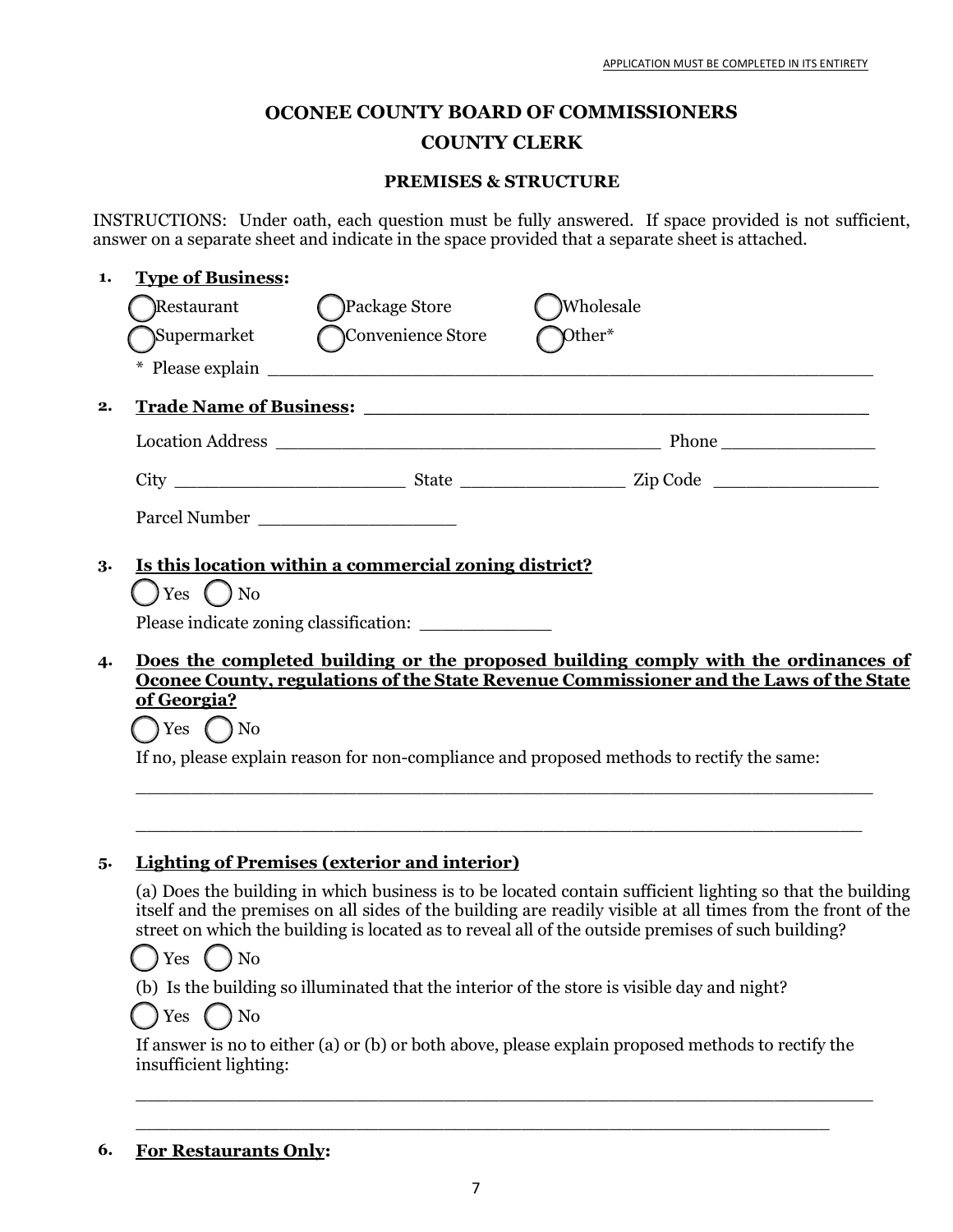|--|

| (a) Number of square feet of total floor area: _________________________________                                                                                   |
|--------------------------------------------------------------------------------------------------------------------------------------------------------------------|
| (b) Number of square feet devoted to dining area: ______________________________                                                                                   |
|                                                                                                                                                                    |
|                                                                                                                                                                    |
|                                                                                                                                                                    |
| (f) Hours of service for prepared meals or foods: ______________________________                                                                                   |
| (g) Hours of operation: $\sqrt{2}$                                                                                                                                 |
| (h) Is the place of business in full compliance with the definition of "Restaurant" under the Oconee<br>County Malt Beverages and Wine Ordinance?<br>$Yes \mid No$ |
| For Supermarket/Convenience Store Only:                                                                                                                            |
| (a) Number of square feet of floor area:                                                                                                                           |
| (b) Number of square feet devoted to the sale of groceries/food products:                                                                                          |
| (c) Is the establishment devoted principally to the retail sale of groceries and food products?                                                                    |
| $Yes \mid \text{No}$                                                                                                                                               |
| If no, please explain:                                                                                                                                             |
|                                                                                                                                                                    |
|                                                                                                                                                                    |

- **9. \*Property Location**: Attach a certificate of a registered land surveyor or professional engineer that the location complies with the distance requirement from churches and schools. (Section 5.f.)
- **10. \*Evidence of Ownership / Lease**: Attach evidence of ownership of the building or proposed building or a copy of the lease if the applicant is leasing the building.
- **11. \*Franchise Agreement**: If the applicant is a franchise, attach a copy of the franchise agreement contract.
- **12. \*Restaurant Menu**: If establishment is a restaurant, attach a copy of the menu(s).

## **13. \*Site Plans**

(a) If the building is complete, attach copies of detailed site plans of said building including outside premises and floor plan.

(b) If the building is proposed, attach copies of proposed site plan and specifications and building permit of the proposed building.

(c) Show all areas where alcoholic beverages may be sold, served or consumed.

# **\*Required in order to process an application for new license.**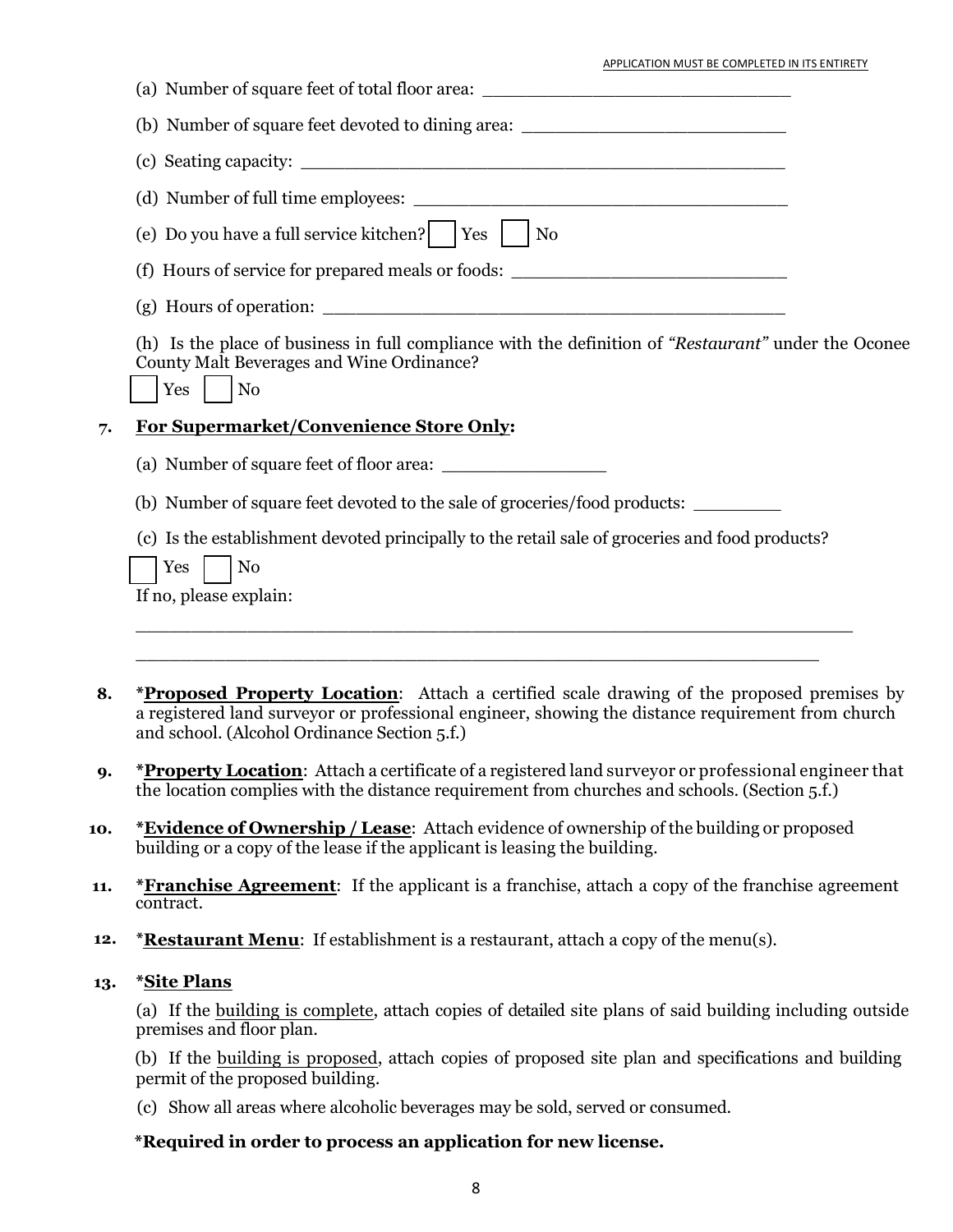**\_ \_ \_ \_ \_ \_ \_ \_ \_ \_ \_ \_ \_ \_ \_ \_ \_ \_ \_ \_ \_ \_ \_ \_ \_ \_ \_ \_ \_ \_ \_ \_ \_ \_ \_ \_ \_ \_ \_ \_ \_ \_ \_ \_ \_** 

#### **14. Applicant's Oath:**

**NOTE**:Before signing this statement, check all answers and explanations to see that you have answered all questions fully and correctly. This statement is to be executed under oath and subject to the penalties for false swearing and it includes all attached sheets submitted herewith.

STATE OF GEORGIA, \_\_\_\_\_\_\_\_\_\_\_\_\_\_\_\_\_\_\_\_\_\_\_\_\_ COUNTY

I, \_\_\_\_\_\_\_\_\_\_\_\_\_\_\_\_\_\_\_\_\_\_\_\_\_\_\_\_\_\_\_\_, solemnly swear, subject to the penalties for false swearing as provided under Georgia Law, that the statements and answers made by me as the applicant in the foregoing premise and structure statement are true and correct.

Signature of Applicant/Registered Agent

\_\_\_\_\_\_\_\_\_\_\_\_\_\_\_\_\_\_\_\_\_\_\_\_\_\_\_

I hereby certify that \_\_\_\_\_\_\_\_\_\_\_\_\_\_\_\_\_\_\_\_\_\_\_\_\_\_\_ signed his/her name to the foregoing application stating to me that he/she knew and understood all statements and answers made herein, and, under oath actually administered by me, has sworn that said statements and answers are true and correct.

This the day of the case of the case of the case of  $\alpha$ , 20  $\alpha$ .

\_\_\_\_\_\_\_\_\_\_\_\_\_\_\_\_\_\_\_\_\_\_\_\_\_\_\_\_\_\_\_\_\_

Notary Public (SEAL)

**Important: Application will not be processed without this page completed and delivered to Board of Commissioners Office.**

#### **OCONEE COUNTY BOARD OF COMMISSIONERS**

#### **COUNTY CLERK**

P.O. Box 145, 23 North Main Street Watkinsville, Georgia 30677 Phone (706) 769-5120  $\sim$  Fax (706) 769-0705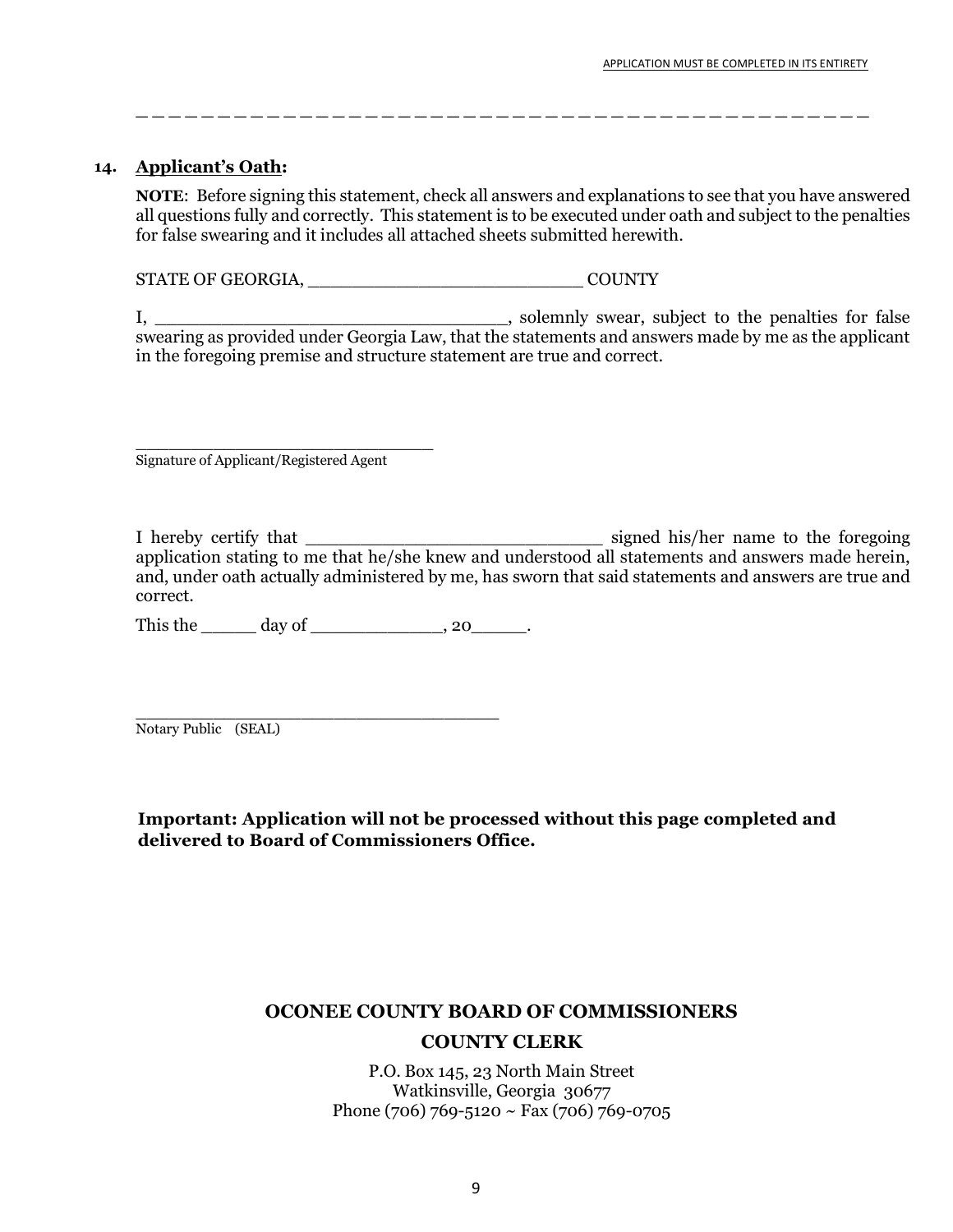#### **REGISTERED AGENT CONSENT FORM**

| Business Name                                                                                                                                                                                                                                                                                                                                                                                                                                                                      |       |  |                                                                   |
|------------------------------------------------------------------------------------------------------------------------------------------------------------------------------------------------------------------------------------------------------------------------------------------------------------------------------------------------------------------------------------------------------------------------------------------------------------------------------------|-------|--|-------------------------------------------------------------------|
|                                                                                                                                                                                                                                                                                                                                                                                                                                                                                    |       |  |                                                                   |
|                                                                                                                                                                                                                                                                                                                                                                                                                                                                                    |       |  |                                                                   |
| $I, \underline{\hspace{2cm}}$<br>licensee, owners, officers, and/or directors and to perform all obligations of such agency under the ordinance<br>regulating the sale of malt beverages & wine in Oconee County. I understand the basic purpose is to have and<br>continuously maintain in the County a Registered Agent upon which any process, notice, or demand required<br>or permitted by law or under said Ordinance to be served upon the licensee or owner may be served. |       |  | do hereby consent to serve as the <i>Registered Agent</i> for the |
| This the $\_\_\_\_$ day of $\_\_\_\_\_$ , 20 $\_\_\_\_\_$ .                                                                                                                                                                                                                                                                                                                                                                                                                        |       |  |                                                                   |
| Signature of Agent                                                                                                                                                                                                                                                                                                                                                                                                                                                                 |       |  |                                                                   |
| Print/Type Name of Agent                                                                                                                                                                                                                                                                                                                                                                                                                                                           |       |  |                                                                   |
| Print/Type Agent's Home Address                                                                                                                                                                                                                                                                                                                                                                                                                                                    |       |  |                                                                   |
| Print/Type City, County and State                                                                                                                                                                                                                                                                                                                                                                                                                                                  |       |  |                                                                   |
| <b>APPROVED:</b>                                                                                                                                                                                                                                                                                                                                                                                                                                                                   |       |  |                                                                   |
| Owner/Officer/Director                                                                                                                                                                                                                                                                                                                                                                                                                                                             | Title |  |                                                                   |
|                                                                                                                                                                                                                                                                                                                                                                                                                                                                                    |       |  |                                                                   |

**Important: Application will not be processed without this page completed and delivered to Board of Commissioners Office.**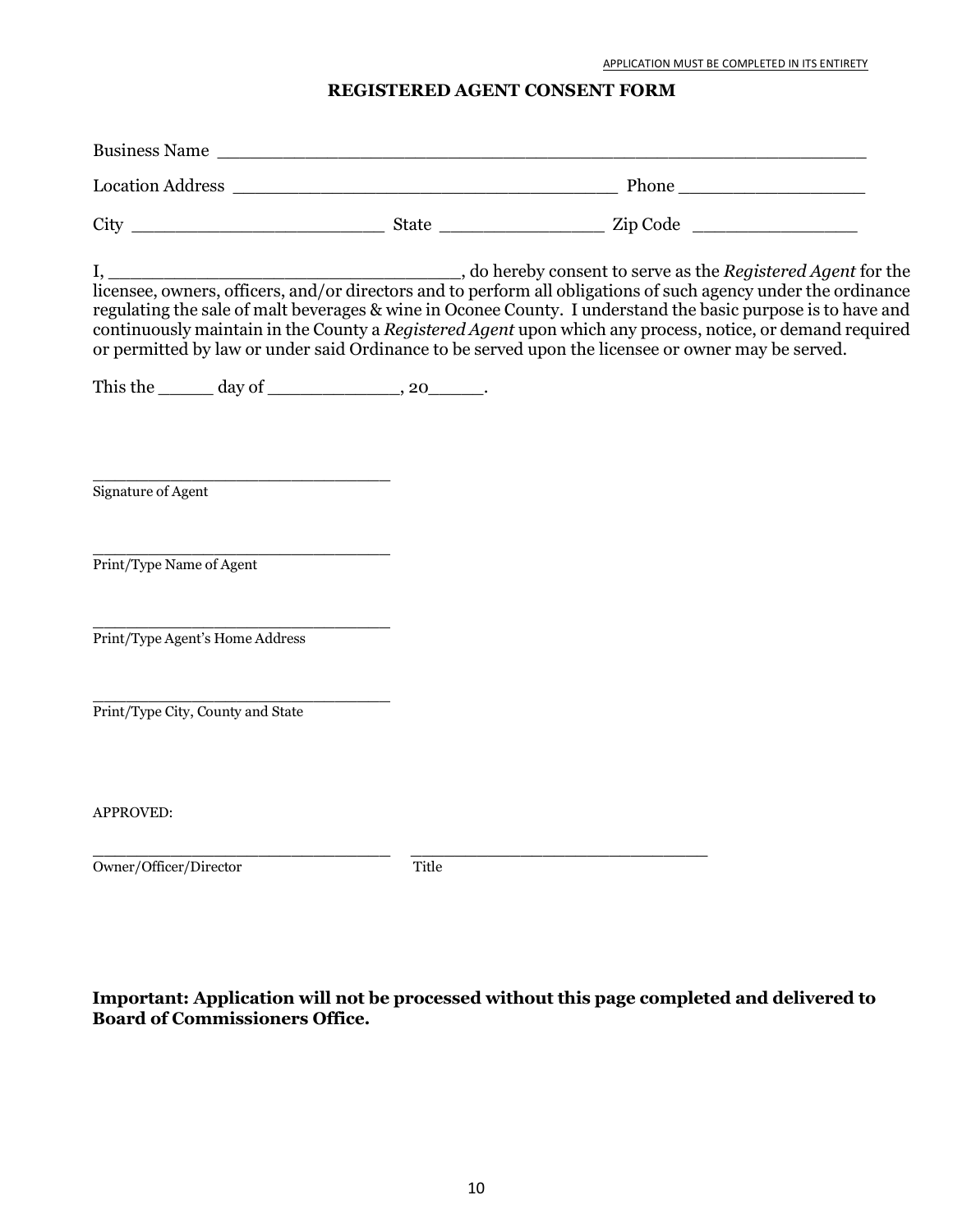### **Affidavit Verifying Status** for County Public Benefit Application  $O.C.G.A. § 50-36-1(e)(2)$

By executing this affidavit under oath, as an applicant for an Business Occupation Tax Certificate, Alcohol License or other public benefit as referenced in O.C.G.A. § 50-36-1, from Oconee County, Georgia, the undersigned applicant verifies one of the following with respect to my application for a public benefit:

I am a United States citizen.  $1)$ 

- I am a legal permanent resident of the United States. 2)
- $3)$ I am a qualified alien or non-immigrant under the Federal Immigration and Nationality Act with an alien number issued by the Department of Homeland Security or other federal immigration agency.

My alien number issued by the Department of Homeland Security or other federal immigration agency is:

My card number is:

The undersigned applicant also verifies that he or she is 18 years of age or older and has provided at least one secure and verifiable document, as required by O.G.C.A.  $\S$  50-36-1(e)(1), with this affidavit.

The secure and verifiable document provided with this affidavit can best be classified as:

In making the above representation under oath, I understand that any person who knowingly and willfully makes a false, fictitious, or fraudulent statement or representation in an affidavit shall be guilty of a violation of §16-10-20, and face criminal penalties as allowed by such criminal statute.

| $\bullet$                                                                                                                                |       |
|------------------------------------------------------------------------------------------------------------------------------------------|-------|
|                                                                                                                                          | Date: |
|                                                                                                                                          |       |
| Date of Birth: $\frac{\sqrt{2}}{2}$                                                                                                      |       |
|                                                                                                                                          |       |
| Subscribed and Sworn to before me, this                                                                                                  |       |
| $\frac{day \text{ of } }{y}$ , 20                                                                                                        |       |
|                                                                                                                                          |       |
|                                                                                                                                          |       |
| Notary Public                                                                                                                            |       |
| My Commission Expires:                                                                                                                   |       |
| Important: Application will not be processed without this page completed and delivered to Board of<br><b>Commissioners Office.</b><br>11 |       |